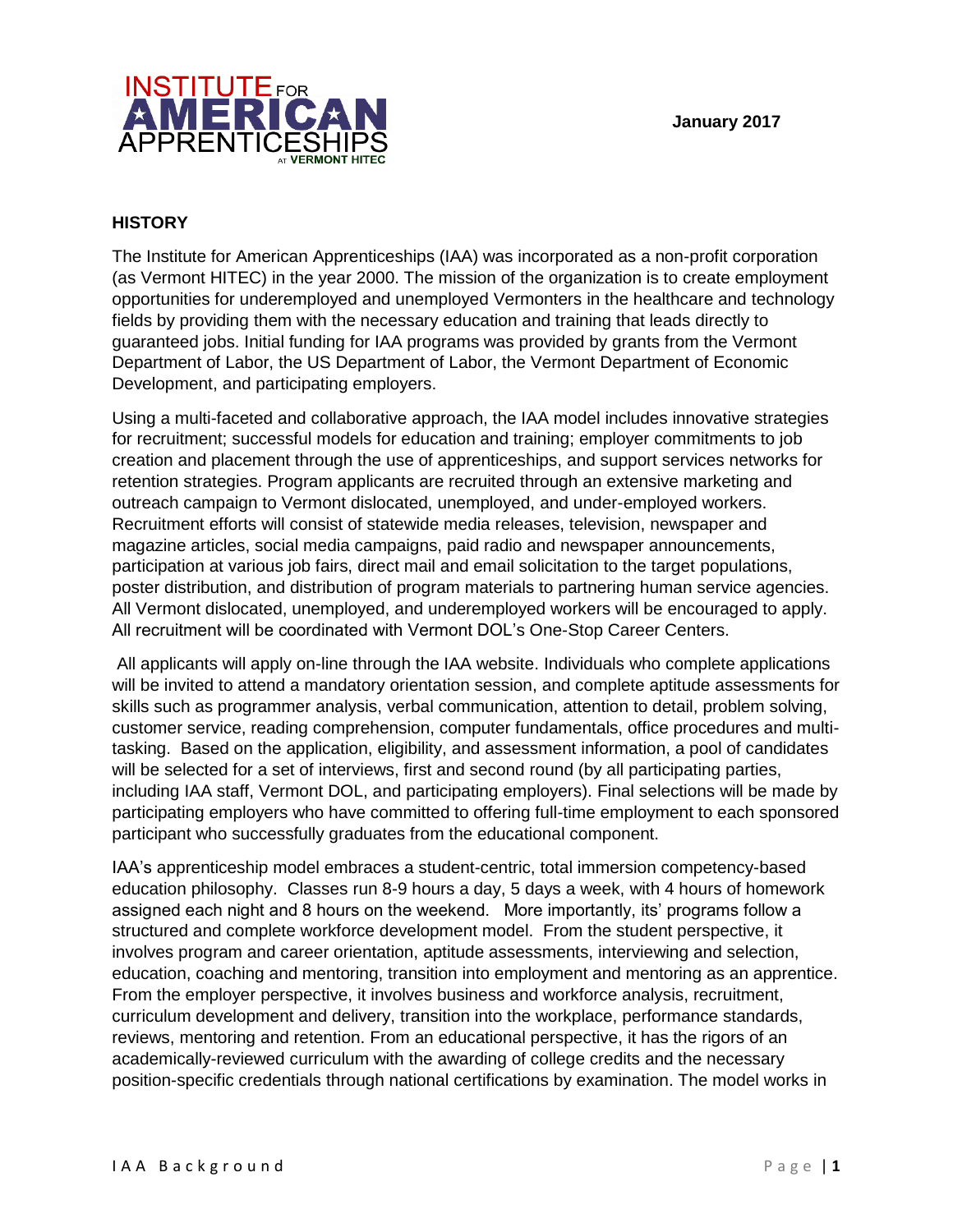any industry for any job position. In short, IAA transforms workers with little or no skills into highly productive employees.

IAA's first program addressed the shortage of medical transcriptionists (MTs) nationwide. Identifying needs for workers in the field of medical transcription, IAA recruited 20 students from a pool of over 60 applicants and began classes at the Vermont Community College site in Newport, Vermont. Studying and working on computers both at home and in the classroom, 17 students successfully completed their immersion education in eight months. Tuition free, each graduate was offered a full-time, work-at-home job with EDiX Corporation (now Spheris Corporation), a subsidiary of IDX Systems Corporation (now GE Healthcare) in Burlington. Each graduate of the MTEC program also received 32 college credits from Burlington College. Graduate's earnings for these positions were based on production. These jobs could have been filled by MTs anywhere in the United States.

Based on the success of the Newport experience, IAA conducted five additional overlapping MTEC sessions around the state in Randolph, Rutland, Bennington, St. Albans and South Burlington respectively. Tuition-free, a total of 110 of the 131 students who enrolled in the program, successfully completed it and were subsequently employed. Four years later, approximately 85 of the 110 remain employed at EDiX, where they were hired upon completion of training. The remaining have gone on to other companies or sought additional training in the medical field.

Continuing to innovate, IAA responded to a community need to return good paying jobs back to Vermont. Due to the lack of available medical transcriptionists, UVM Medical Center (then as Fletcher Allen) found it necessary to outsource 20 jobs to India. In a joint effort between IAA and UVM Medical Center, twenty unemployed and underemployed Vermonters were recruited and enrolled in the MTEC program to become medical transcriptionists. Working with a newly developed model, the course was brought to students online with "hands on" interactive staff support. Enlisting applicants from across the entire state, those who successfully completed the program were able to obtain work-at-home jobs with UVM Medical Center. Students were selected from an original pool of over 700 applicants. In February of 2004, after eight months of classes, all twenty students graduated and became employed by UVM Medical Center. Five years later, 16 of the 20 remain employed and had virtually eliminated the backlog of transcription work previously outsourced throughout the hospital.

Based on the MTEC program's initial success, UVM Medical Center once again committed to using this model to develop another 30 new positions in 2007, 10 new positions in 2008, 43 new positions in 2009, and 9 new positions in 2010. The first session completed, with 15 of 15 students graduating and being employed as Practice Support Specialists and Registration Representatives. Another similar session completed in October 2007, graduating and employing 14 of the 15 program participants. Then in 2008, the third session educated and employed 10 of 10 Professional Medical Coders. In 2009, we implemented and completed a Phlebotomist ITAR program which educated and employed 10 clinical Phlebotomists at UVM Medical Center. We also recruited, educated and employed 25 EHR Data Abstractors at UVM Medical Center for the rollout of its EHR system called PRISM. In 2010, eight of these data abstractors were further educated and mentored to become EHR Go-Live Support staff for PRISM. We ended 2010 by running a Licensed Nursing Assistant ITAR program which educated and placed 9 LNAs at UVM Medical Center.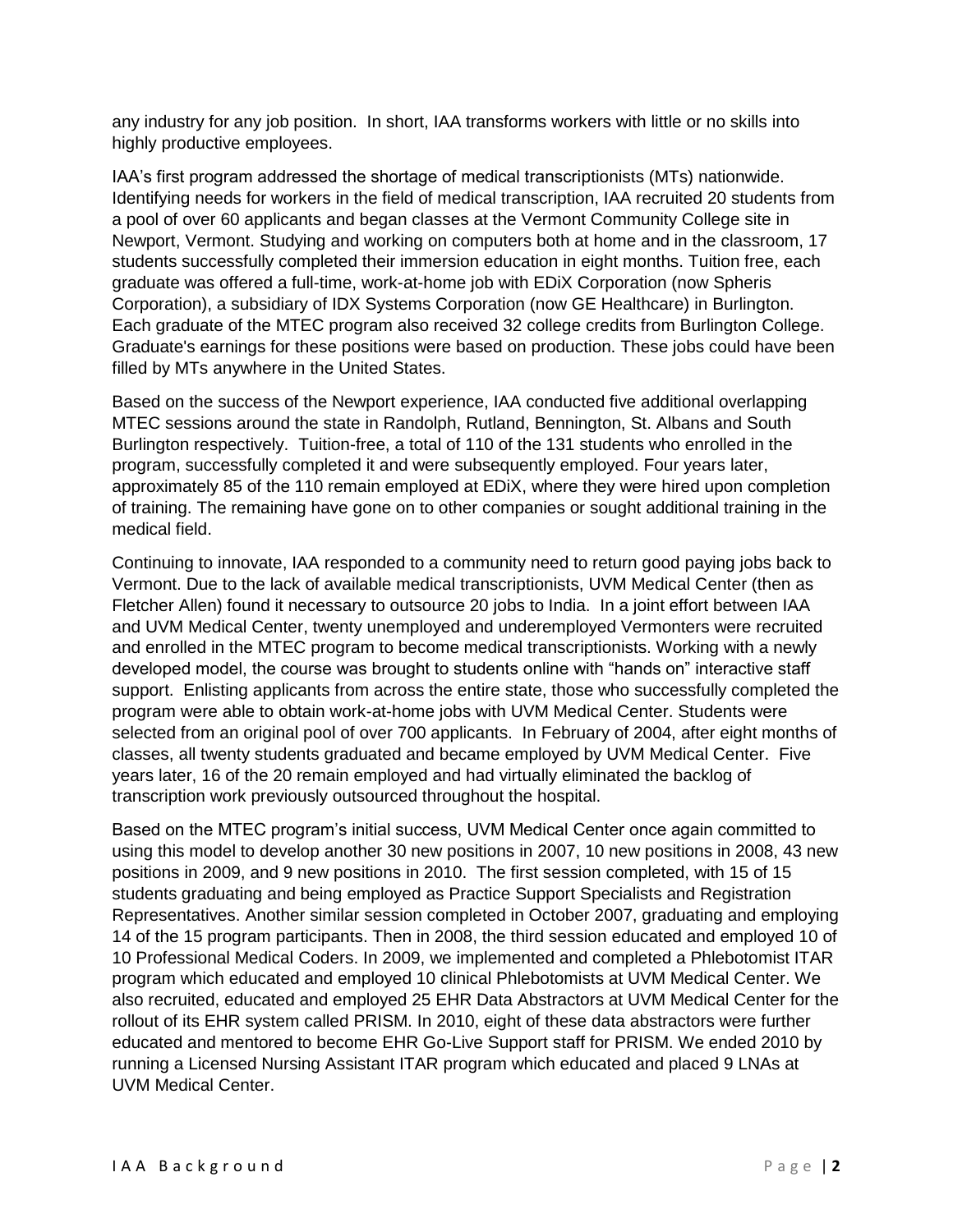The success of the Vermont MTEC program led to another cooperative venture with IDX, the Vermont Department of Labor's Apprenticeship Division, and the Vermont Department of Economic Development's Vermont Training Program. The Vermont IT Apprenticeship Readiness Program (ITAR) was developed to provide training for software analysts and software engineer positions at IDX Systems Corporation (now GE Healthcare). Unemployed and underemployed Vermonters were recruited and enrolled in a tuition-free intensive 8-week program. Successful graduates were offered paid apprenticeship positions for one year. Full salaries were paid at the end of the apprenticeship upon demonstration of competency in the position. Of the 39 enrollees, 38 graduated, placed in apprentices, and were employed in positions earning between \$40,000 and \$50,000. Most of these jobs were originally budgeted for IDX's other offices located in Boston, Chicago, Dallas, and San Francisco.

The success of these programs led to the creation of an ITAR program for Dealer.com, a national web-systems development company based in Burlington, VT. Using the same model, and with no previous experience in account management, IAA developed an 8-week program for account managers, to be followed by a one-year apprenticeship. Fourteen students were selected and after 8 weeks all fourteen graduated and became employed with Dealer.com. One year later, 13 of the 14 remained employed. This success then led to the creation of a software developer (Java programmers) ITAR program for Dealer.com, which graduated seven students. One year later, all seven are still employed. IAA also repeated its first success with account managers, graduating three more classes for a total of 26 students. In addition, IAA created a program for seven web developers. Overall, IAA has recruited and trained 50 of Dealer.com's first 120 employees utilizing the ITAR model. Since, Dealer.com has grown immensely, now employing over 800 people.

IAA's model can be used in any industry for any position. Based on the success of IAA, the state of Vermont requested that it develop a statewide CNC machinist ITAR program. Having no background or competencies in CNC (computer numerical controlled) machining, IAA undertook an effort to build an entire CNC machinist ITAR program. Within six months, IAA developed a 9-week intensive program for seven Vermont employers seeking a total of 16 CNC machinists. These companies included Hazelett Strip-casting, Pre-Tech Precision, Husky, Flex-A-Seal, ITA-Aerospace, and Preci Manufacturing. Thirteen of the sixteen students graduated the program.

Moving the classroom from Chittenden County to Springfield, VT, IAA delivered its second session of the CNC machinist ITAR program for 8 local-area employers in need of 16 CNC machinists. These companies included Latva Machine, Gear Works, Chamberlain Machine, Lucas Industries, Kiosko, Lovejoy Tool Company, North Hartland Tool, and IVEK Corporation. The program graduated 14 of the 16 students.

Following on the success of the first two sessions, and finding an employer willing to commit to 14 guaranteed jobs to Vermonters, IAA conducted its third CNC machinist ITAR class for Hypertherm, Inc of Hanover NH. Fourteen of the sixteen students graduated the program. Returning to Chittenden County, IAA completed its fourth session of the CNC machinist ITAR class with 11 of 13 students graduating and being employed by Hazelett Strip-casting, Husky, ITA-Aerospace, and Preci Manufacturing. The fifth session of this program graduated and placed 11 graduates as apprentices with Hypertherm and other Upper Valley employers. Hypertherm, having embraced the ITAR model, is now training its existing and new workforce on a continuous basis through the Hypertherm Technical Training Institute (HTTI) and our sister organization River Valley Workforce Institute (RVWI). Both USDOL-ETA and VT/NH grants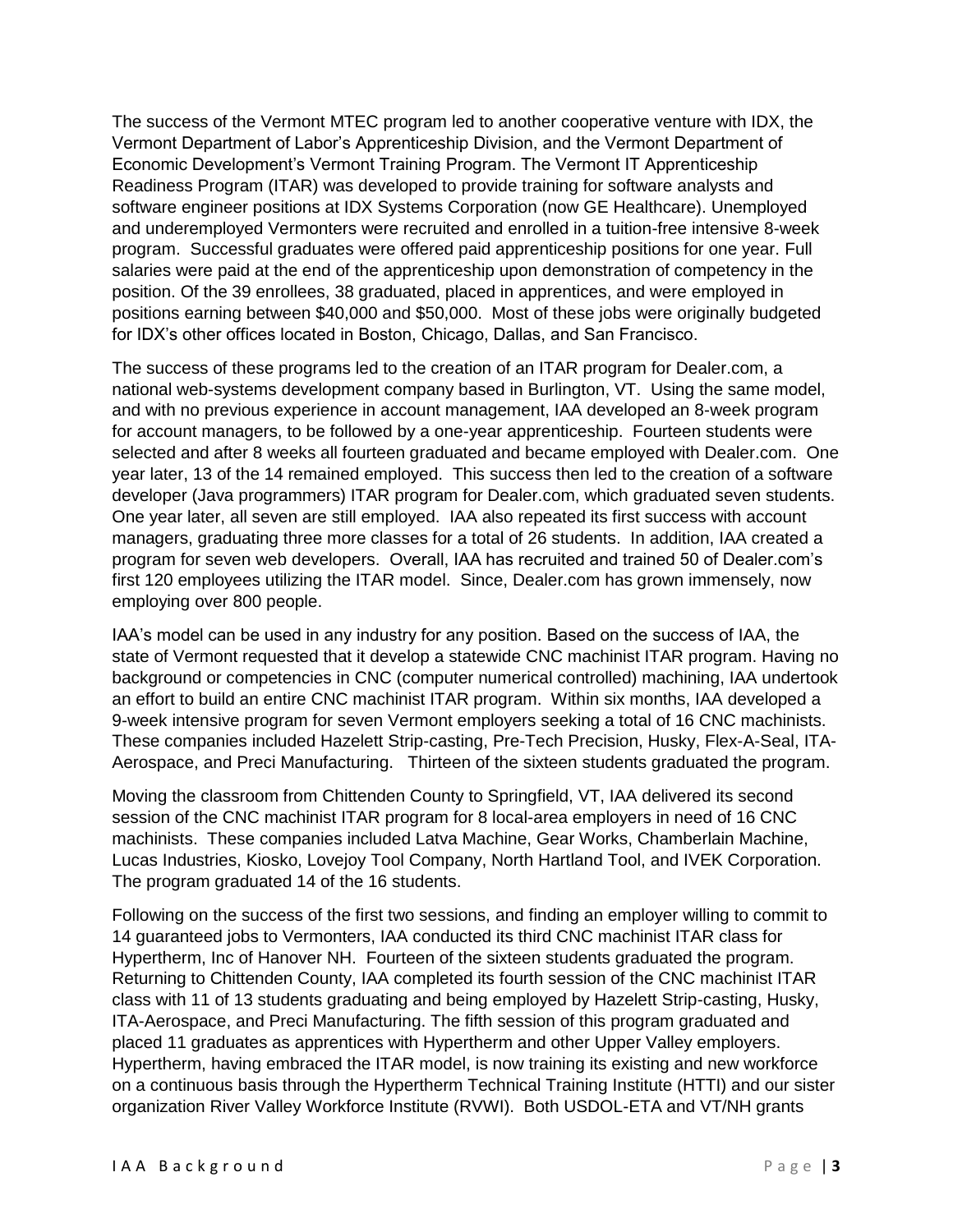have been secured to support this initiative. And in collaboration with NH Workforce Opportunity Council (now part of the NH Division of Economic Development) and River Valley Community College (RVCC), IAA has assisted in securing a \$1.5MM grant with the US/DOL for regional CNC machinist training of 150 workers in the Upper Valley for both NH and VT employers. In addition, IAA secured over \$6MM in US/DOL grants to serve Hypertherm through RVCC. To date, IAA has been involved with delivering 25 sessions under HTTI and over 15 sessions under USDOL-ETA grants, graduating over 400 CNC machine apprentices for 9 different Vermont and New Hampshire employers. In also assisted RVWI in developing a Welder-Fitter program for Structal Bridges of Claremont, NH which resulting in educating 12 Vermont and New Hampshire residents as welders and fitters using the IAA model.

In 2014, IAA entered into a partnership with Dartmouth-Hitchcock Medical Center in Lebanon, NH to deliver ITAR-model education and apprenticeship programs under the Dartmouth-Hitchcock Workforce Readiness Institute. The initial program fulfilled a need for certified medical coders and graduated 13 of 13 graduates placed as apprentices. All 13 graduates provide coding services to Dartmouth-Hitchcock to this day. Following the success of the medical coding program in 2014, Dartmouth-Hitchcock has graduated a class of 9 registration representatives, 5 sessions of certified medical assistants totaling 91 graduates, and 3 sessions of certified pharmacy technicians totaling 30 graduates. Dartmouth-Hitchcock and IAA have ongoing efforts to continue educating certified medical assistant and certified pharmacy technician apprentices to fulfill its needs. To date, IAA has recruited, educated and placed over 200 healthcare registered apprentices at Dartmouth-Hitchcock.

In 2015, IAA began workforce development efforts in a new industry, Business Services, by partnering with Triad Design Service of Williston, Vermont. Triad Design Service is a technical publications company providing technical documentation for the military, aerospace, industrial, and technology industries. IAA developed an 8 week technical documentation writer program to respond to an area shortage of technical writers. The program successfully graduated 11 of 12 apprentices.

Also in 2015, nThrive, a healthcare solutions company, partnered with IAA to educate certified medical coders for at-home jobs. As a virtual company, nThrive can choose to grow its workforce anywhere in the nation; however some of founding members have roots in Vermont. The success of the IAA workforce model and the support of Vermont DOL and the Vermont Agency of Commerce and Community Development incented nThrive to grow these positions using Vermont residents. To date, IAA has graduated 2 sessions of certified medical coders totaling 33 apprentices, and begun recruitment for a new apprenticeable occupation, Oncology Data Management (ODM) Specialists. This new program will education and place 10 apprentices, preparing them for national certification as Certified Tumor Registrars with the National Cancer Registrars Association.

IAA had also continued its program with local high schools and colleges to provide internship opportunities for information technology students. IAA has partnered with the University of Vermont, St. Michael's, Champlain, and Middlebury Colleges. IAA manages and mentors students towards the successful completion of real work projects by participating employers. Over 66 students have participated in the program working on workplace-based projects with UVM Medical Center, Dealer.com, State of Vermont and other Vermont employers. Additionally, IAA worked with long standing employer-partners Husky and Hypertherm to pilot a summer internship program for high school juniors and seniors; in this program, high school juniors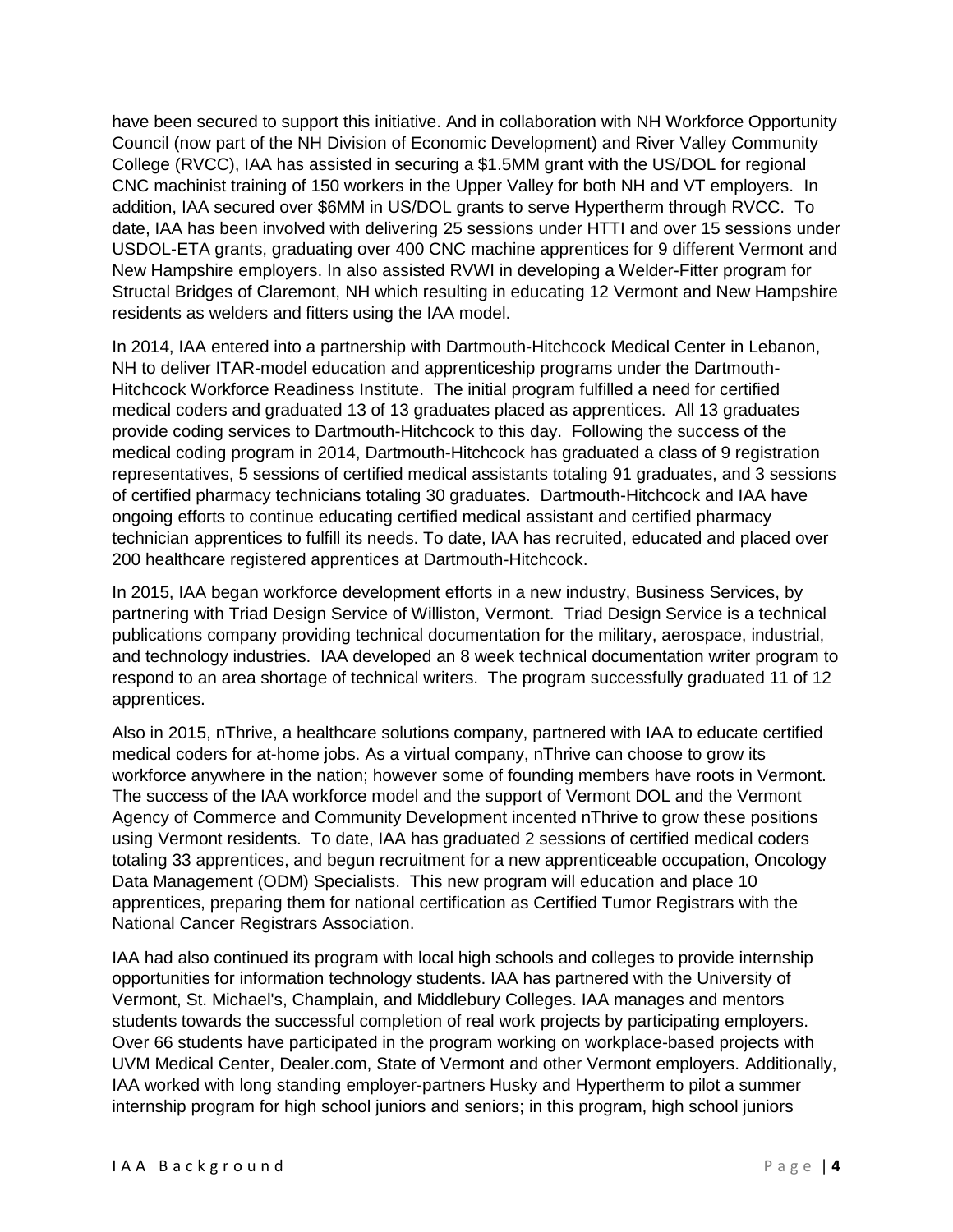participate in a paid internship where they receive formal classroom instruction while acquiring hands-on experience at the employer site. Participants return the following summer to complete an advanced portion of curriculum, and gain more hands-on experience. At the end of the summer internship program, students earn credit toward an advanced degree, or may be selected as full time employees upon high school graduation.

This unique and innovative workforce development program has secured job commitments from local area employers – success in recruiting, selecting, educating, training and employing people in quality jobs has been clearly demonstrated. Opportunities exist to expand IAA's programs and job opportunities on both the state and national level. IAA is currently working with Hypertherm of Hanover, NH and Dartmouth-Hitchcock of Lebanon, NH to expand the model to create workforce development institutes to serve their industries' needs. To meet the needs of New Hampshire employers and residents, IAA has also provided both resources and technical assistance to the River Valley Workforce Institute, a NH non-profit created to serve New Hampshire and to expand the IAA workforce development model through local area colleges. Currently, IAA and Vermont DOL are managing nearly \$4MM in grant funding aimed directly at growing Registered Apprenticeship in Vermont.

## **RECOGNITION**

IAA, through the use of its accelerated workforce development and competency-based registered apprenticeship model, closes the gap by providing employers the newly skilled workforce it needs. Registered apprenticeship acts a cornerstone of IAA's model. Specifically, **every participant selected and enrolled** in a IAA accelerated pre-apprenticeship education program who graduates **is guaranteed full-time employment in a registered apprenticeship** at a livable wage, with full benefits. In the past 15 years, this model has been used to create over 1400 new jobs in 20 different non-traditional apprenticeable occupations for more than 25 regional employers.

From an educational perspective, IAA programs have the rigors of an academically-reviewed curriculum and had been awarded college credits through various college partnerships and the earning of necessary position-specific credentials through national certifications by examination. From the student's perspective, it involves career and program orientation, aptitude assessments, interviewing and selection, accelerated pre-apprenticeship education, coaching and mentoring, immediate transition into employment, and intensive mentoring in a competency-based registered apprenticeship. From the employer's perspective, it involves business and workforce analysis, recruitment, reverse-engineering curriculum development, education delivery, apprentice transition into the workplace, performance standards and metrics, performance reviews, mentoring and retention. This accelerated model can be used in any industry for any occupation.

IAA's accelerated model has received significant national attention over the years. Due to its successful results, IAA has presented at dozens of conferences to speak about the model and the use of competency-based apprenticeships for non-traditional occupations. This expanded to national recognition where the IAA model was featured by US DOL/OA in several of its regional and national clinics and webinars: Boston Action Clinic – *Registered Apprenticeships*